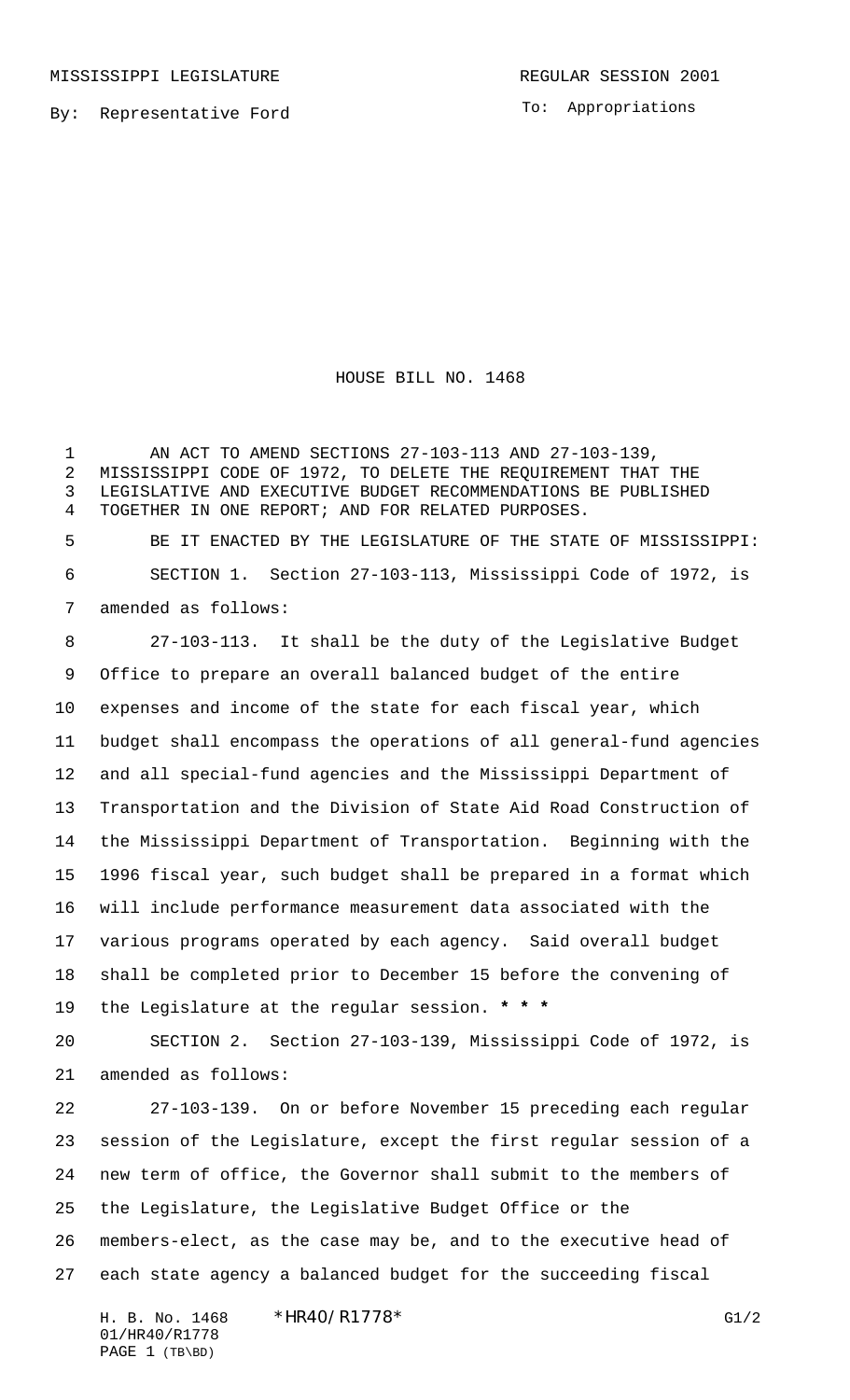year. Beginning with the 1996 fiscal year, the budget submitted shall be prepared in a format which will include performance measurement data associated with the various programs operated by each agency. The total proposed expenditures in the balanced budget shall not exceed the amount of estimated revenues that will be available for appropriation or use during the succeeding fiscal year, including any balances that will be on hand at the close of the then current fiscal year, as determined by the revenue estimate jointly adopted by the Governor and the Legislative Budget Committee. Beginning with the budget for Fiscal Year 1994, the total proposed expenditures from the General Fund in the balanced budget shall not exceed ninety-eight percent (98%) of the amount of General Fund revenue estimate for the succeeding fiscal year, plus any unencumbered balances in general funds that will be available and on hand at the close of the then current fiscal year. The General Fund revenue estimate shall be the estimate jointly adopted by the Governor and the Joint Legislative Budget Committee. Unencumbered balances in general funds that will be available and on hand at the close of the fiscal year shall not include projected amounts required to be deposited into the Working Cash-Stabilization Reserve Fund and the Education Enhancement Fund pursuant to Section 27-103-203.

H. B. No. 1468 \* HR40/R1778\* 01/HR40/R1778 The revenues used in preparing the balanced budget shall be only those revenues that will be available under the general laws of the state as they exist when the balanced budget is prepared, and shall not include any proposed revenues that would become available only after the enactment of new legislation. If the Governor has any recommendations for additional proposed expenditures or proposed revenues that are not included in his balanced budget, he shall submit those recommendations in a supplement that is separate from his balanced budget, and whenever the Governor recommends any such additional proposed expenditures, he also shall recommend proposed revenues that are sufficient to

PAGE 2 (TB\BD)